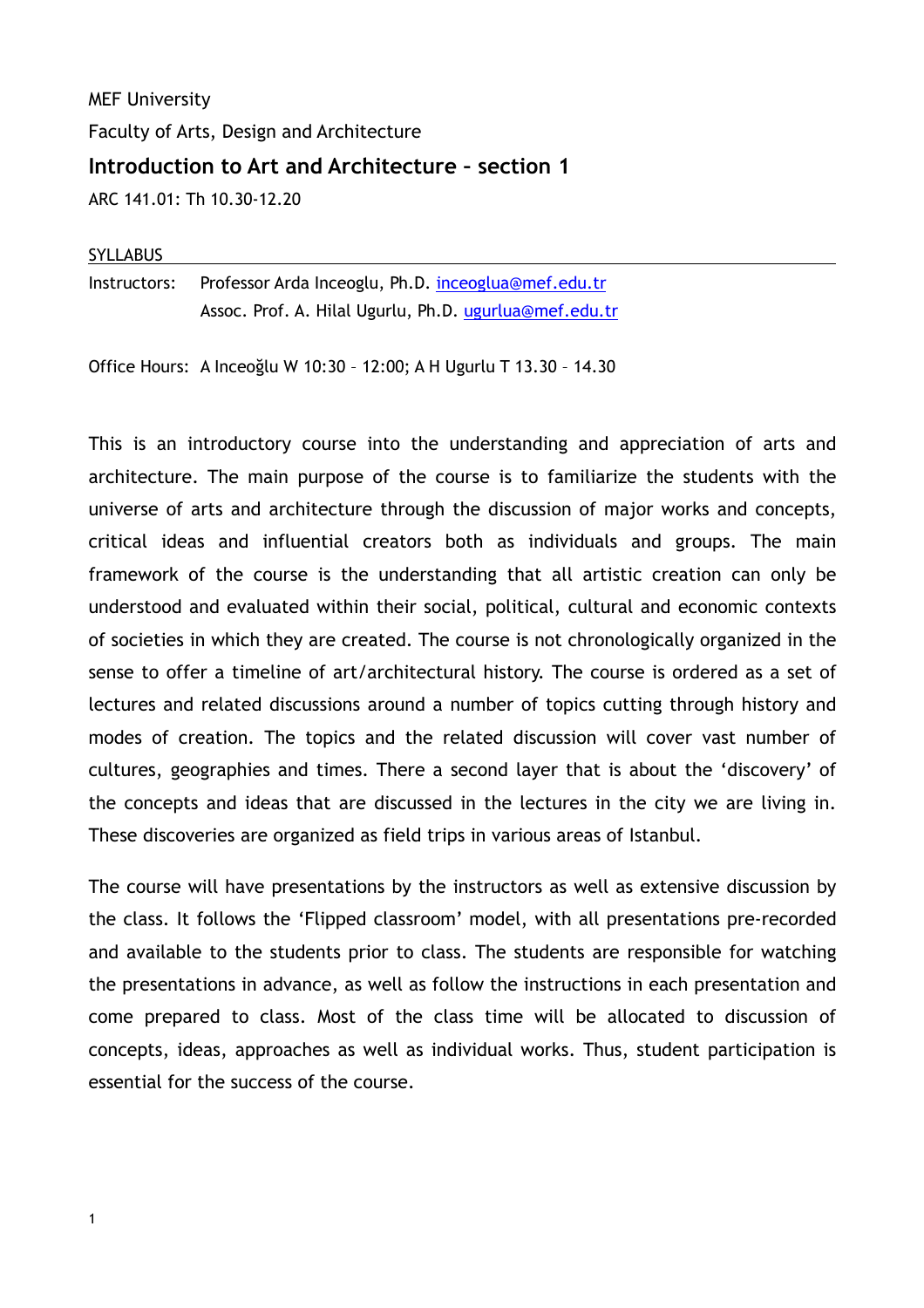# **Calendar – Section 01**

| <b>Sec 01</b> | <b>Classes</b>                                                                                                                                                                                                                                                                                                                                                                                                                                | <b>Reading</b>                                                                                                                                                                                                                                                                                                                           | <b>Activity</b>                           |
|---------------|-----------------------------------------------------------------------------------------------------------------------------------------------------------------------------------------------------------------------------------------------------------------------------------------------------------------------------------------------------------------------------------------------------------------------------------------------|------------------------------------------------------------------------------------------------------------------------------------------------------------------------------------------------------------------------------------------------------------------------------------------------------------------------------------------|-------------------------------------------|
| 19 Sep        | Introduction: What is art?                                                                                                                                                                                                                                                                                                                                                                                                                    |                                                                                                                                                                                                                                                                                                                                          | In-class activity                         |
| 26 Sep        | How to read art? - 1                                                                                                                                                                                                                                                                                                                                                                                                                          | The Story of Art: 133-141                                                                                                                                                                                                                                                                                                                | In-class activity                         |
| 3 Oct         | How to read art? - 2                                                                                                                                                                                                                                                                                                                                                                                                                          |                                                                                                                                                                                                                                                                                                                                          | In-class activity                         |
| <b>10 Oct</b> | Introduction: What is architecture?                                                                                                                                                                                                                                                                                                                                                                                                           |                                                                                                                                                                                                                                                                                                                                          | First assignment<br>due:<br>October 9th   |
| <b>17 Oct</b> | Field Trip: Naval Museum, Beşiktaş<br>* We will meet in front of the Naval Museum<br>at 9.15.<br>** Entrance to the museum is FREE for<br>students so please don't forget to bring your<br>student IDs.                                                                                                                                                                                                                                       | Please briefly research the<br>buildings that are located in the<br>close vicinity of the Naval<br>Museum. Please use scholarly<br>sources, one example might be<br>Dünden Bugüne İstanbul<br>Ansiklopedisi.                                                                                                                             |                                           |
| 24 Oct        | Presentations & Discussion                                                                                                                                                                                                                                                                                                                                                                                                                    | https://xxi.com.tr/i/tersaneye-<br>oykunen-muze-binasi                                                                                                                                                                                                                                                                                   |                                           |
| <b>31 Oct</b> | <b>WORKSHOP WEEK</b>                                                                                                                                                                                                                                                                                                                                                                                                                          | No class                                                                                                                                                                                                                                                                                                                                 |                                           |
| 7 Nov         | Field Trip: Covered Bazaar<br>* We will meet in front of the Nur-u<br>Osmaniye Gate of the Covered Market at<br>9.15. Since we only have two hours for this<br>field trip, we won't have time to wait for<br>the late comers, so don't be late! $\odot$<br>* Please print out the map of Covered Market<br>before you come. (For the map see: BB ><br>course files > week 11 > c.m.map)<br>* Also, don't forget to bring your<br>sketchbooks. | John Reid, Turkey and the Turks:<br>being the present state of the<br>Ottoman empire, (London: R.<br>Tyas, 1840), 242-47.<br>You can find the book online:<br>https://archive.org/details/<br>turkeyandturksb00reidgoog/<br>page/n269<br>Please read the text and answer<br>the questions related to it on BB,<br>before the field trip. | Second assignment<br>due:<br>November 6th |
| 14 Nov        | Field Trip: Zeyrek - SSK Building -<br><b>IMC</b><br>* We will meet in front of the Zeyrek Mosque<br>(Pantokrator Monastery) at 9.15. Since we<br>only have two hours for this field trip, we<br>won't have time to wait for the late comers,<br>so don't be late!<br>* Don't forget to bring your sketchbooks and<br>cameras.                                                                                                                | Before the field trip please<br>check the surroundings of IMC<br>from google maps (in satellite<br>view). Try to locate at least 10<br>significant historic buildings<br>close to IMC. Make a brief<br>research on these buildings.<br>Bring your notes with you to the<br>fieldtrip cause there will be an<br>onsite quize.             |                                           |
| 21 Nov        | Presentations & Discussion                                                                                                                                                                                                                                                                                                                                                                                                                    |                                                                                                                                                                                                                                                                                                                                          |                                           |
| 28 Nov        | Artist or Artisan?                                                                                                                                                                                                                                                                                                                                                                                                                            |                                                                                                                                                                                                                                                                                                                                          |                                           |
| 5 Dec         | Realistic or not?                                                                                                                                                                                                                                                                                                                                                                                                                             | The Story of Art: 223-245                                                                                                                                                                                                                                                                                                                | In-class activity                         |
| 12 Dec        | Writing on the wall                                                                                                                                                                                                                                                                                                                                                                                                                           |                                                                                                                                                                                                                                                                                                                                          | In-class activity                         |
| 19 Dec        | Process                                                                                                                                                                                                                                                                                                                                                                                                                                       | Small Scale Big Change: 83-92.                                                                                                                                                                                                                                                                                                           | In-class activity                         |
| 26 Dec        | Classes end on December 19th                                                                                                                                                                                                                                                                                                                                                                                                                  |                                                                                                                                                                                                                                                                                                                                          | Final assignment<br>due:<br>December 26th |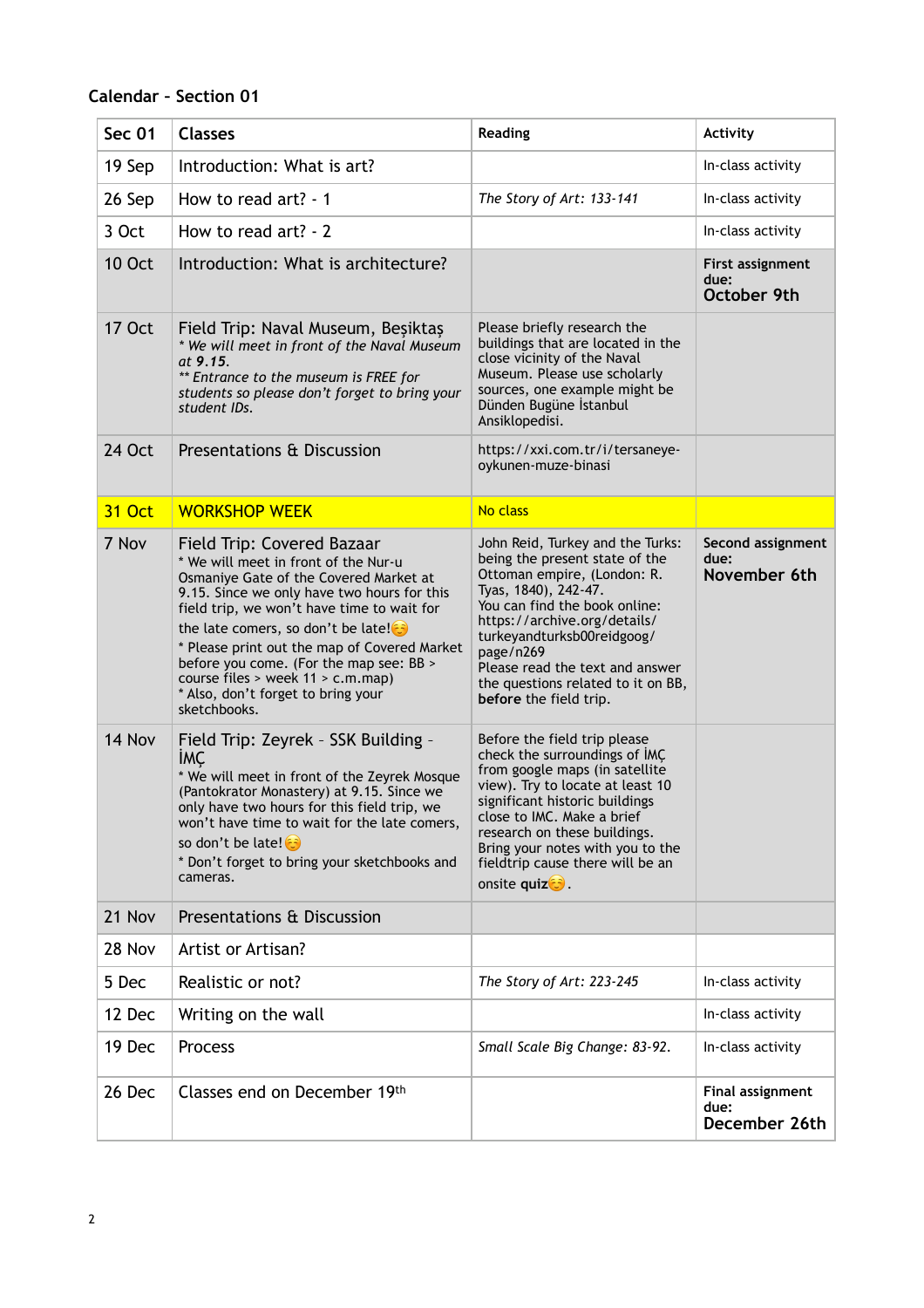#### **First assignment:**

Please re-visit your assignment from 'How to read Art?' Develop it with the discussion we made in class and submit it through BlackBoard.

#### **Second assignment:**

Make a poster combining photographs and sketches with the information you gathered during (and after) our fieldtrip to the Naval museum. Try to answer one of the following questions in your poster using a graphic / architectural language (and a few sentences if necessary).

- What is the relationship of the museum with its physical environment?
- How was it located within the urban context?
- How does it communicate with other buildings and significant natural elements?
- What kinds of user experiences can you describe that were created by the architecture of the building?
- What kinds of materials were used in this museum and why? What do you think was the reasoning behind these choices?

#### **Final assignment:**

Part 1: Please visit Istanbul Bienale. Choose one venue. Choose two works from this venue.

Analyze them using the methodology we have used in 'How to read Art?'

Part 2: Analyze and compare Kapalı Çarşı and İMÇ. Make a poster demonstrating your analysis and comparison. Some of the themes that you should take into consideration might be:

- similarities and differences in architectural sensibilities, spatial qualities, materials, functions, etc.
- how both interact with their surroundings

You can use maximum of 100 words in your poster including your names. *(Please show great care to the fonts you select and their sizes. If you directly write on the poster, I expect in a meticulous hand writing.)* However, number of drawings, graphics, collages or any visual expression are not limited. Students will work in groups of 2.

### **Attendance policy:**

Students are expected to attend **every** class, seminar, trip, workshop related to the course. As the instructors are obliged to attend **all** the classes, we expect the students to do the same. No student has a 'right' to miss any of the classes.

FADA has a unique workshop week where all faculty courses are suspended in order to create a special informal learning environment which benefits the students. It is compulsory to participate in **all** workshop week activities. Attendance will be taken and it will be counted towards the attendance in all your courses. In all courses, failure to fully participate in the workshop week will result in losing 10% of the total grade.